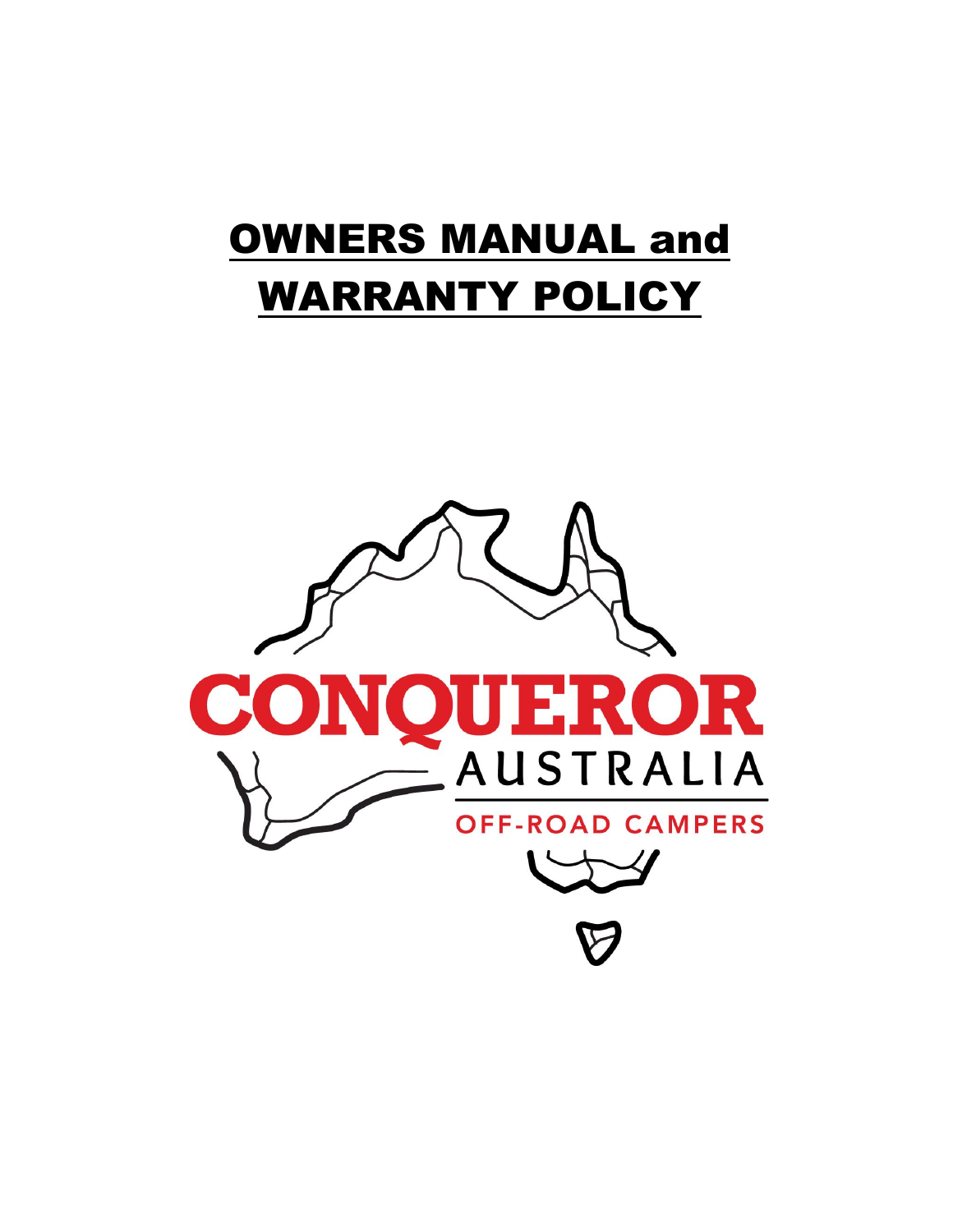# **1. Disclaimer**

The contents of this manual (including but not limited to information about Conqueror Australia's products and services and operating recommendations) are provided for general information purposes and are a guide only. Every effort has been made in the production of this manual to provide accurate information and to encourage Conqueror Australia costumers to use safe working; however, you **must** make and rely on your own assessment of your particular situation to determine the suitability and usefulness of this information.

Accordingly, Conqueror Australia makes no representations, warranties or guaranties either express or implied, regarding the suitability of usefulness of this information. Conqueror Australia accepts no liability for any loss, damage, claim or expense suffered by you arising from your use of or reliance on the information provided in this manual.

# **2. Stabilizing the Camper Trailer when Setting up Camp**

- The first thing to do is decide if you are going to need the car while the UEV is at rest. If this is the case unhitch the vehicle and use the jockey wheel to stabilize the front.
- Next loosen the clips holding the stabilising legs to the UEV.
- Place the legs on the ground/blocks of timber and adjust to suit the terrain so that the vehicle is level.
- It is good practice to utilize the jockey wheel to apply extra pressure to the rear stabilizing legs thus giving the UEV a very stable stance whilst at rest and allows water to run off easily.
- To disengage the stabilizer legs it is easiest to lower the jockey wheel first, this removes excess pressure applied to the legs and in turn makes them easier to fold away.
- Levelling the UEV can be achieved in an number of ways:
	- □ Using wooden blocks/chocks
	- □ Making a hole for one of the wheels
	- $\Box$  Using your hi-lift jack on the side in one of the designated jacking points
- Note: Always remember to fold the stabilizing legs away before breaking camp.

# **3. Water Management**

# **3.1 Diesel System Operation (Webasto)**

- Check the coolant and diesel levels
- Ensure there is water in the plumbing system
- Switch the hot water system isolator on
- Switch the hot water amber switch on (under the isolator). It will light up when switched on
- Allow approximately 5 minutes for the system to reach operating temperature
- To turn the hot water system off after use, turn the hot water orange switch to the off position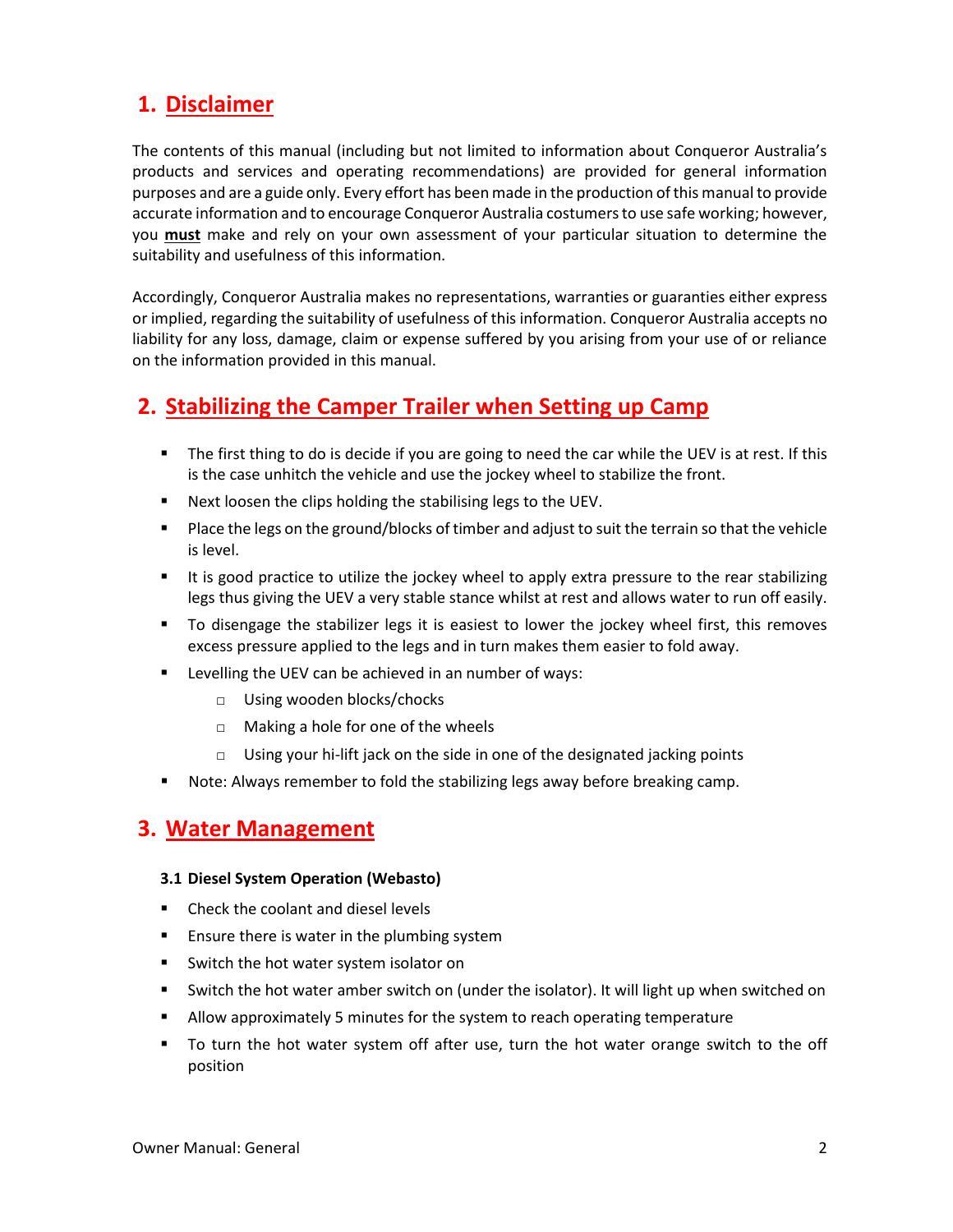■ Give the system a couple of minutes to shut down and purge before switching off the hot water system isolator

# **Gas System Operation**

- Mount gas hot water unit
- Connect water lines and gas lines
- Ensure there is water in the plumbing system
- Turn on hot water unit
- Select setting to "Summer" and ensure "Gas" and "Water" are set to mid-range
- Turn on water pump and hot water is instantaneous
- Do not use hot and cold taps at the same time, use hot only

# **3.2 Pressure Pump**

All models are fitted with a 12V water pump which is wired directly to switch board and there is a separate on/off switch for the pump operation. When travelling, make sure that the pump switch is turned off. To use, switch on, listen for noise (should stop after 2-5 seconds), system is now pressurised.

# **3.3 Water Flow Meter**

There are two types of water flow meters fitted depending on vehicle and/or personal customisations – a Flush Mounted Flow Meter or a Battery Operated Meter. Both operate on a 'count down' basis, i.e. as you use water it counts down backwards to zero. Re-set the water flow meter to your tank capacity every time you refill your tank. Flow meters beep with 10L remaining.

# **3.4 Gravity Fed Taps**

Gravity fed taps are fitted to every UEV so that in the event of power loss (which would disable the pressure pump) you will have access to the water in your tanks.

# **4. Electrical Systems**

The 240V and 12V electrical systems have been fitted according to Australian Standards. Under no circumstances should any changes be made to the electrical system or should any fixed appliances be added. Failure to comply with this could render the electrical system unsafe, which could result in death. Under no circumstances shall a non-authorized person remove the electrical board. 240V electrical wiring can only be altered or changed in any way by a certified licensed electrical contractor. In the case of any 12V problems only an authorized auto electrician should carry this out.

# **4.1 Battery Management**

The standard battery fitted by Conqueror Australia is an **AGM DEEP CYCLE** type which is fully sealed. The only maintenance required is to occasionally check the terminals for corrosion and tightness. **DO NOT** fit any other type of battery.

Damage can occur to the battery by overcharging or over discharging. As delivered your UEV battery management system and solar (where applicable) is limited/regulated and will not overcharge the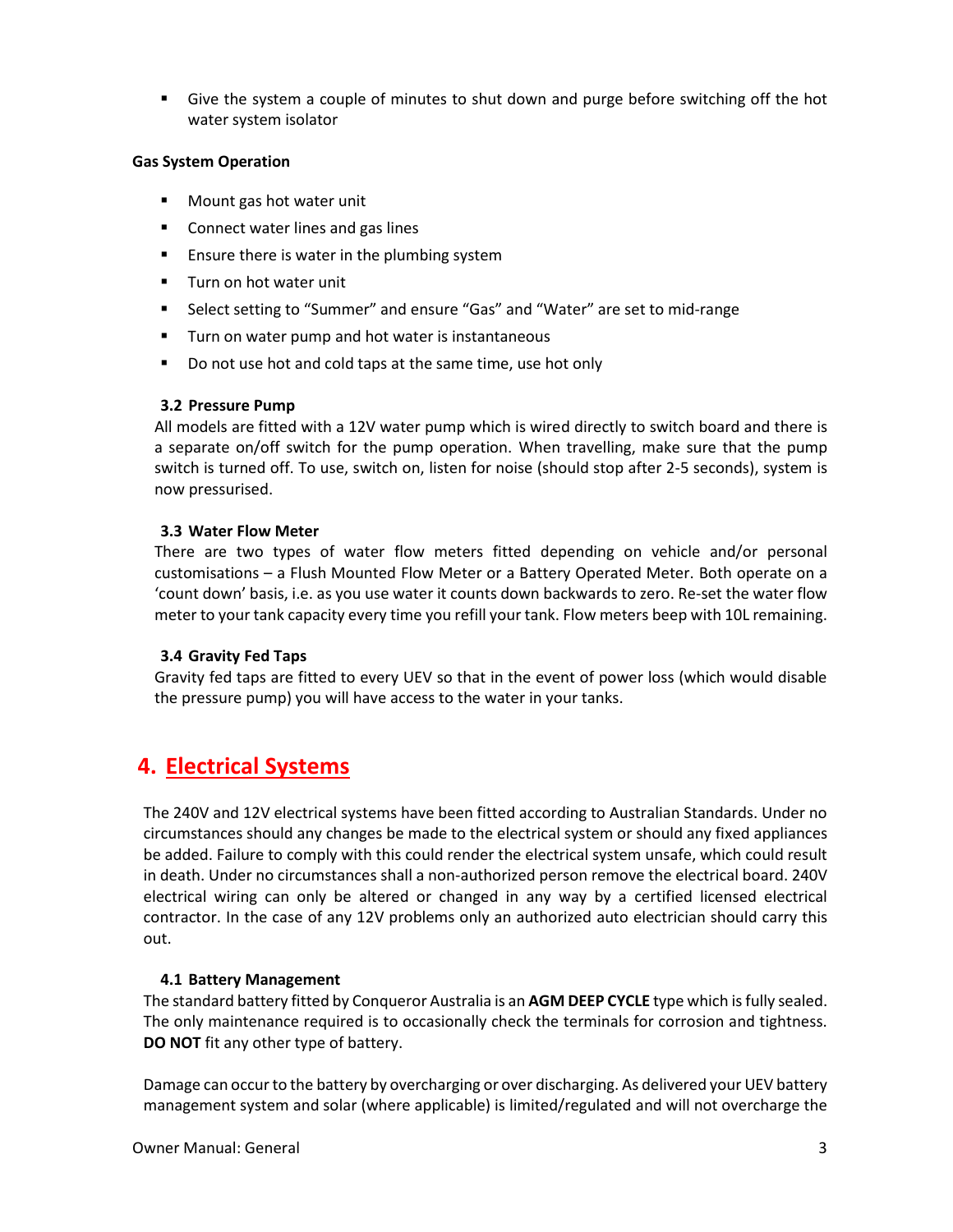batteries. If for any reason another type of charger is used, ensure the voltage does not exceed 14.1 volts and the charger is configured for AGM type batteries.

If the battery is being overcharged it will emit a smell similar to rotten egg gas. If this happens stop the charging processes immediately and consult your Conqueror dealer. The battery should not be discharged below 10 volts. Your UEV battery management system has a low voltage cut out which is set at 11.5 volts.

Where possible store your UEV connected to 240V power; once maximum charge is received the power draw will be negligible. If this is not possible, ensure the system is charged at least once a month for 24-72hrs. Please ensure you do not let your battery reach 0% charge. Deep cycle batteries are designed to go up and down in charge, however if they reach zero they may cease to recharge. Completely draining your batteries of charge may void the battery warranty.

# **4.2 Charging your UEV**

The following provides general information; please also refer to your series specific manual for information on your particular UEV.

# *4.2.1 Charging from 240v or Generator*

- Plug charging cable into 240v (wall socket or generator)
- Switch the Main Breaker switch to the 'On' position
- Switch the Battery Isolator switch to the 'On' position
- The battery charger will start automatically and you should notice a rise in battery voltage on the LCD screen or LED indicator panel

# *4.2.2 Charging from a portable solar panel*

- If your UEV is fitted with roof mounted solar, the charging will be done automatically. You do not need to plug anything in or switch anything on. The amount of charge going into the batteries will vary with the climatic conditions. You will be able to see an increase in voltage as the panels put power into the batteries. Over time and use, dust will build up on the panels. For efficient use, the panels must be clean so please check periodically.
- For portable solar systems with REDARC battery management system, these need to be plugged into the 2nd Anderson plug and not the same Anderson plug used for your car connection. If the panel is plugged into the same plug used for your car, the solar will not put power into your UEV. (REDARC battery management system will beep over voltage).
- As with the roof-mounted panels, to gain the most efficiency out of your panels it is recommended that you make sure that the panels are clean and positioned to have the most amount of sunlight on them. REDARC battery management systems do not require solar panel regulators as this is built into the battery management system.
- For portable solar systems without REDARC battery management systems, these need to be plugged into the Anderson plug used for your car connection and not the 2<sup>nd</sup> Anderson plug.
- **E** If using a Solar Panel supplied by Conqueror Australia, plug the 'Solar' Anderson plug on the camper trailer into the solar panel regulator and plug the solar panel into the regulator.
- For the best results point the panel directly perpendicular to the sun.
- **E** Ensure that the mobile panel is configured to charge an AGM deep cycle battery.
- ▪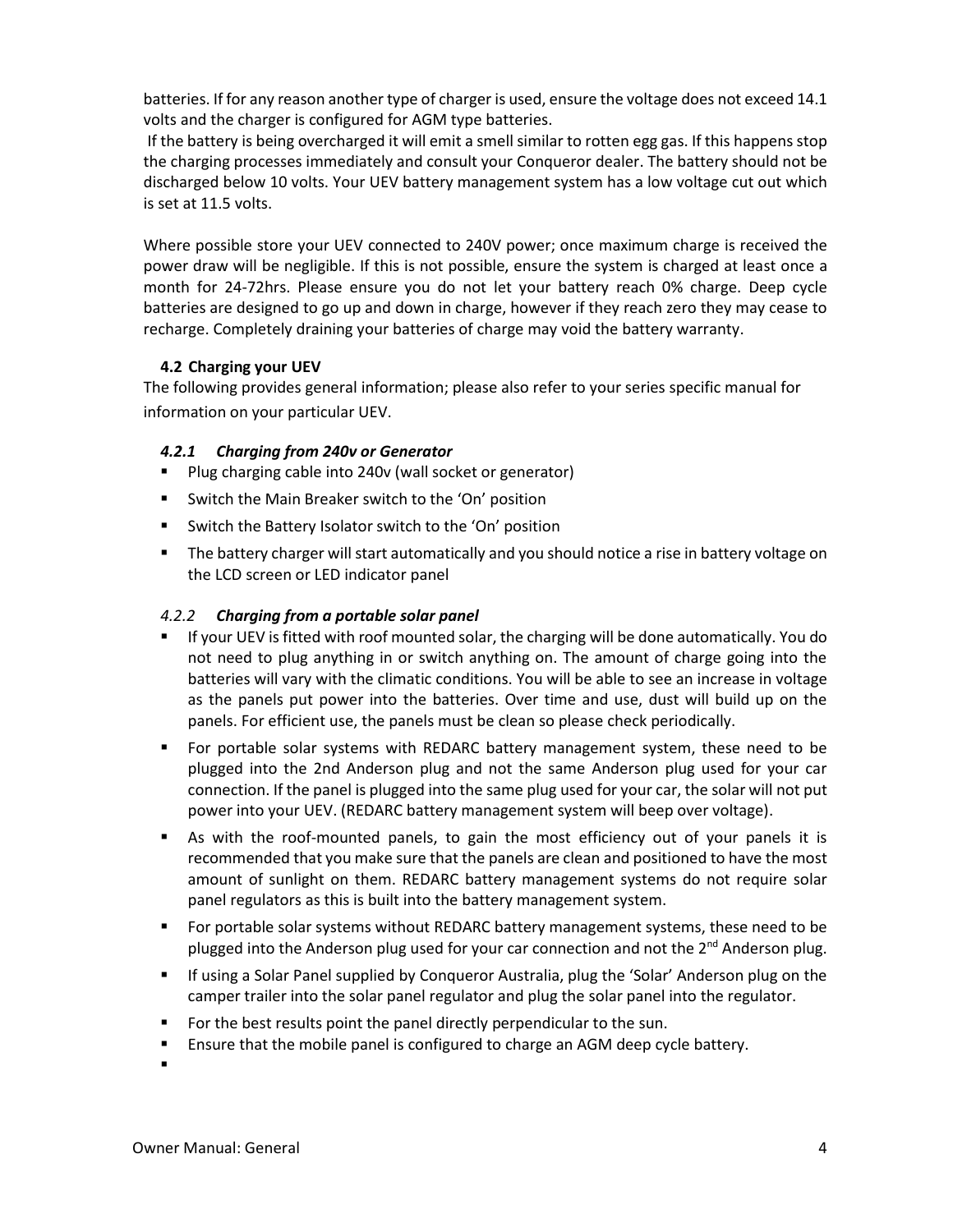# *4.2.3 Charging from your Tow Vehicle*

- It is the operator of the tow vehicles' responsibility to ensure the Anderson Plug is fused on their vehicle before connecting it to the trailer
- It is the responsibility of the operator to have their vehicle setup to work in unison with the Conqueror Australia camper trailer and charge the batteries effectively. This extends to making sure their vehicle will charge through the trailers 12v electrical system and components. You must ensure you have large enough cables running to your Anderson plug to limit a Voltage drop.
- To charge the trailer when connected to the tow vehicle, plug in the Anderson plug
- The trailer will charge through the Anderson plug even when all breakers are switched off
- It is advisable to have a dc-dc charger installed in your motor vehicle to aid in charging a second battery in the case of a dual battery system. This will also assist in charging the trailer batteries.
- As a general rule, all batteries in a battery management system should be of the same make and type for charging efficiency and battery life. We would also advise customers to have a deep cycle AGM battery fitted as your auxiliary battery in your car. The reason being that this is installed in the trailers and aids in efficient charging of the entire battery system.

# *4.2.4 Utilising 12v Power*

- Switch Isolator Breaker on
- Switch Outlets Breaker on
- 12v power will be available at the two external Hella sockets
- Power will be present at the Anderson plug to the fridge
- The stereo will be powered (if installed)
- The fans will be powered (if installed)

# **4.3 Water Pump and Cigarette socket**

- The water pump and cigarette lighter socket share a breaker
- First make sure the Battery Isolator breaker is switched on
- Then switch the Light and Pump breaker on
- To use the pressurized water pump, switch on the water pump switch
- Only when the lighter breaker is on, and water pump switch is on, will the pump work
- It is good practice to only switch the pump on when actually needed, un-necessary pump use will lead to premature failure. It is also a good idea to switch the pump off of an evening and when towing the camper
- When the Lighter and Pump breaker is switched on you also have 12v power available at the cigarette lighter socket on the electronics panel. This socket is primarily used for powering the TV (when installed)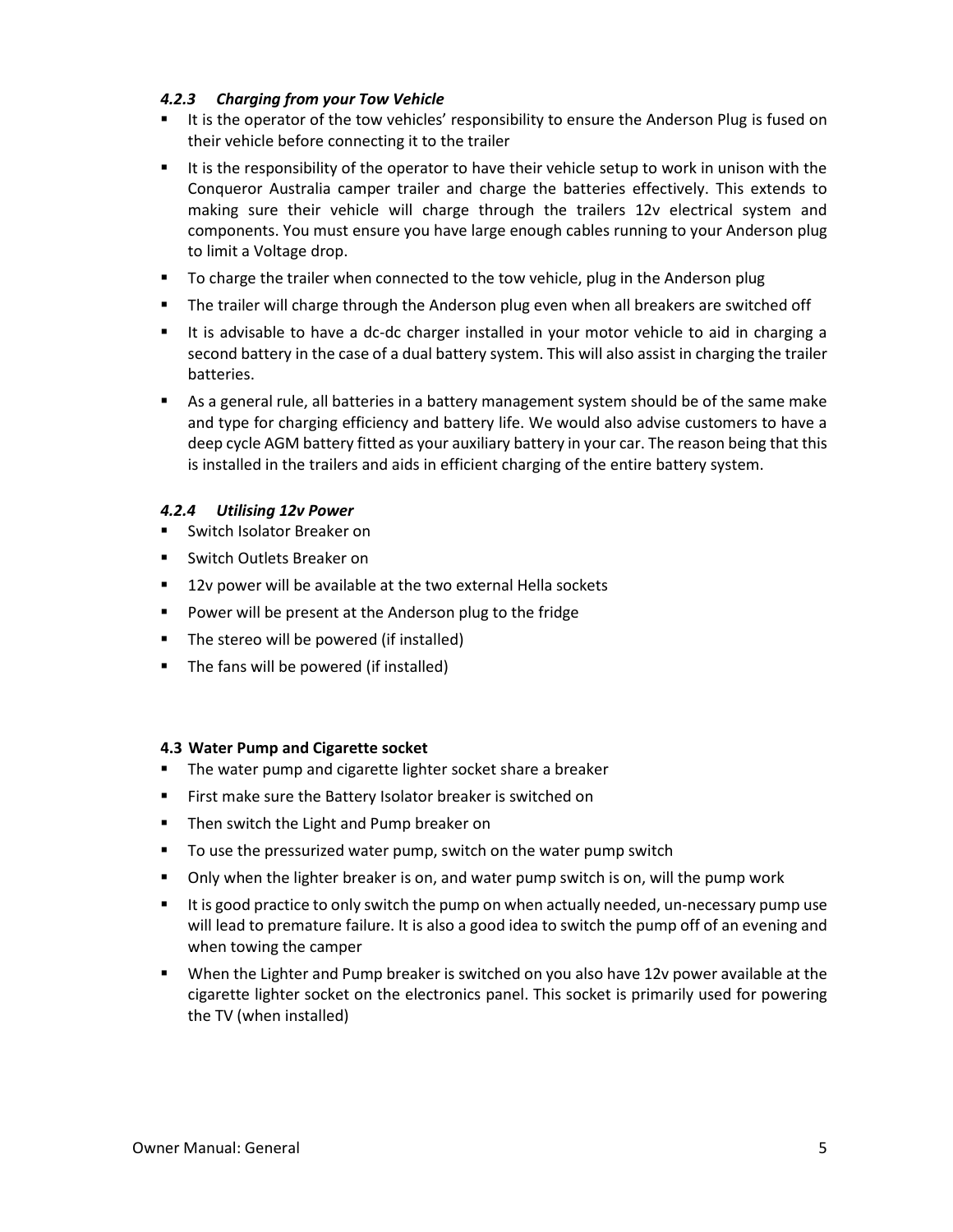# **4.4 Fridge Operation**

- To run the fridge while in motion the battery isolator and outlets circuit breakers must be switched on. This allows 12v power to run to the Anderson plug where the fridge plugs into.
- On all trailers, there will be a fridge switch that must be turned to the 'on' position
- When your UEV is stored for any period of time, your refrigerator should be completely dry inside and the door should be left slightly open to allow air circulation in the refrigerator, otherwise mould could build up on the inside surfaces of the refrigerator. You should refer to the warranty and instruction manual as supplied with your fridge for further information on refrigerators.
- ▪

# **Gas Management**

LPG gas is readily available throughout Australia from service stations, some caravan parks and service centers. The main valve on the LPG gas container should be tightened by hand only, using caution not to over tighten. Handle your LPG bottles with care. When connecting or disconnecting your gas bottle, the connections are left-hand threads. Always have your gas cylinder valve closed when travelling or not in use. Your gas regulator is factory preset and you should never attempt to reset the gas regulator yourself. Only have an authorized service agency make any adjustments to your regulator.

#### **IMPORTANT**

*Never refill a caravan gas cylinder with Auto Gas. This auto gas is a mixture of gases especially formulated for cars. If used in a caravan cylinder it could be a health hazard due to the incorrect burning qualities of the gas. Caravan gas cylinders should only be refilled using LIQUID PROPANE GAS*.

#### WARNING: IF YOU SMELL GAS:

**Take no action that will put yourself or others at risk. Where safe to do so:**

- Extinguish all open flames, pilot lights and smoking materials
- Keep bystanders away
- Do not touch electrical switches
- Shut off the gas supply at the cylinder valve
- Open doors and other ventilating openings
- Leave the area until the odor clears
- Have the gas system checked and leakage source corrected by an authorized gas installer before using the system again

#### **4.5 Gas cylinders**

Gas cylinders generally have a life of ten years after which time they have to be re-stamped and certified by an authorized company to ensure that your gas cylinders are in perfect condition. Where possible, in exposed salty conditions they should be covered to avoid the buildup of rust and you should always ensure that the valve on the gas cylinder is turned off when storing your UEV for any length of time.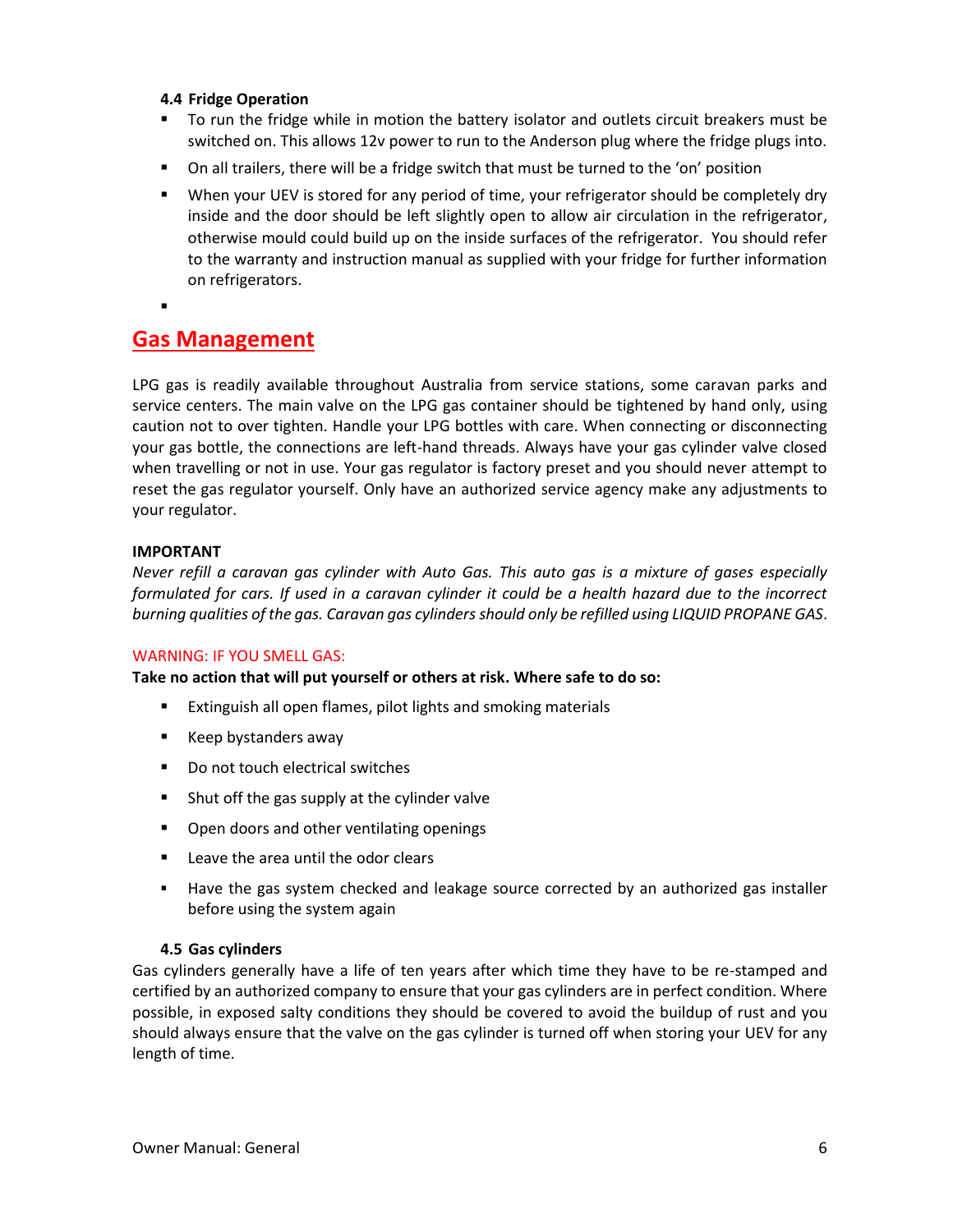# **5. Brake Management**

# **ENSURE AT ALL TIMES THAT THE TOWING CAPACITY OF THE CAR AND THE MANUFACTURER'S RECOMMENDED LADEN WEIGHT IS NOT EXCEEDED.**

# **5.1 Electric Brakes**

Electric trailer brakes when used and adjusted properly will provide many kilometers of smooth, dependable braking operation. On new trailers a break-in period may be required to achieve maximum braking performance. In order to maintain the safe reliable stopping power of your brake system it is recommended that the brakes be serviced at regular intervals. The upkeep and servicing of the brakes is a service function, not a warranty item. Failure to properly service and maintain the brakes will void your warranty. Electric brakes may, from time to time, need adjusting. It is suggested to do so after approximately 2000km.

# **5.2 Electric brake controller**

Once properly installed and adjusted the brake controller can be operated both automatically and manually. The operation will depend on the type of controller installed. Please consult your brake controller manual for further information. Correct brake balance is obtained when the trailer brakes have a slight lead over the brakes on the towing vehicle. This can be accomplished by the adjustment of the controller in the towing vehicle. When correctly adjusted there will be no sensation of the trailer pushing the vehicle, or any excessive pull during braking.

#### **WARNING**

There are several different types of brake controllers sold, some with and other without motion sensors. If a brake controller without motion sensor is used the trailer brakes will not be applied in proportion to the vehicle and smooth synchronized braking will not be achieved.

# *5.3 Mechanical Brakes*

Under normal suspension operation the axel will typically move towards the rear of the vehicle. If too much tension has been placed on the manual brake system, the brakes will be activated as the suspension compresses. This may possibly cause wear of bake shoes or pads, overheating, brake failure and reduced fuel economy.

Inversely, if the manual brake cable is too loose. When activated the Mechanical Brake may not engage properly or engage at all. This will render the trailer unsafe as no braking force will be applied to the wheels and thus no assistance will be given to the vehicle. Without assistance catastrophic failure of the vehicles brake system is more than likely.

The upkeep and servicing of the brakes is a service function, not a warranty item. Failure to properly service and maintain the brakes will void your warranty. Mechanical override brakes may, from time to time, need adjusting. It is suggested to do so after approximately 2000km.

# *5.4 Park Brakes*

Your park brake is set from factory to engage at the correct time when the lever is engaged. Incorrect adjustment in the cable tension will through suspension movement, cause the brake shoes to be partially actuated and excessive heating of the brake and drums to occur. Prolonged use, if incorrectly adjusted, will cause initially the back (secondary shoe) to overheat causing disintegration of the brake lining and will result in deterioration of brake performance until eventual brake failure. It is very essential that the release of this handbrake be carried out prior to travelling.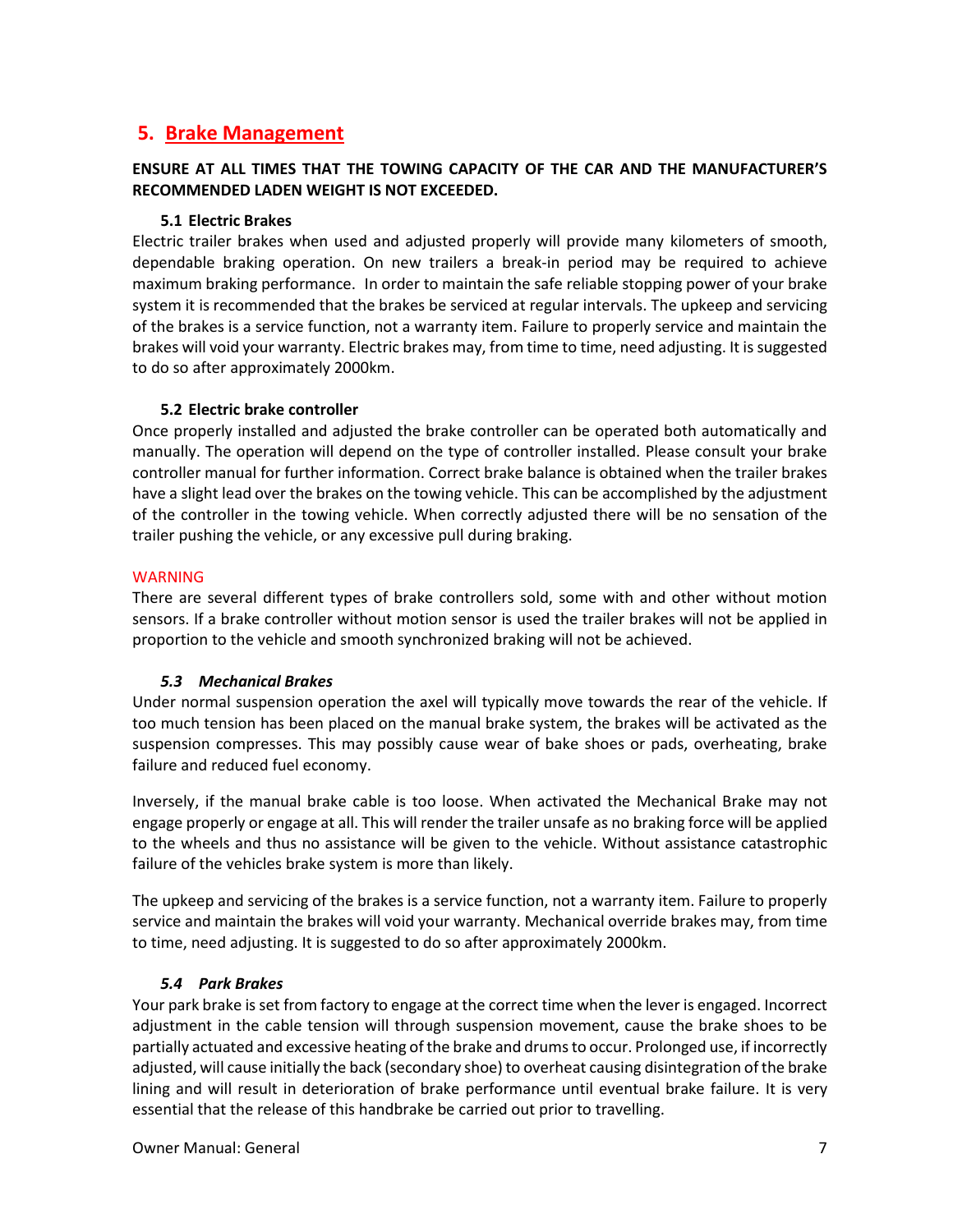# **6. Wheel Management**

Your camper trailer is not equipped with any jack or tools for changing a tire. It is your responsibility to make sure that you have the correct equipment to do so.

- **6.1 General Warning**
- DO NOT GET UNDER A VEHICLE THAT IS SUPPORTED ONLY BY A JACK ALWAYS USE VEHICLE SUPPORT STANDS
- Use jack only with the correct engagement fittings
- Never change a wheel on soft, uneven or sloping ground
- Do not remove wheel nuts until wheel is off the ground
- Do not allow passengers in your UEV while it is on the jack
- Before use read the label attached to the Jack
- After use ensure the flat tire and jack are properly secured

# **6.2 Safety during an Emergency Stop**

Please carry a warning device, i.e. Reflective Triangle, to be displayed when necessary. Pull off the road as far as possible when changing a tire, or in other emergency situations, remembering your unit could be larger than the tow vehicle. It is advisable that everyone leaves the car and stays well clear when it is parked on the edge of a road or highway.

# **6.3 Wheel Mounting**

It is important to maintain proper torque specifications to provide safe and secure attachment of the wheel to the hub drum.

- Start all nuts by hand to prevent cross threading
- Tighten nuts in three stages using a cross star pattern
- Whenever wheels are removed and refitted the wheel nut torque should be checked. It is recommended that the wheel nut tension be checked for the first 50km of your initial trailer use and then after every wheel change
- 6.4 In the event of a flat tire: Please follow all safety instructions stated in the "Safety during an Emergency Stop" section above

# **6.5 Wheel Alignment Tool**

- Camber and tow in and out is all moved by the one adjuster. This will enable you to get it as close as possible but you won't be able to get it perfect
- Firstly take the weight of the wheel, using a hoist or a jack stand and jack
- Turn the cog clockwise to bring the tow in and the camber at the top in
- Keep adjusting until the cog gets to the top and then adjust a bit further and it will reset itself

# **7. Canvas Management**

On new canvas that gets wet it is normal to experience "Misting'' through the fabric. This will cease when the tent section has "taken up", that is when the fabric threads have had time to swell and close. It is advisable upon delivery of your camper trailer equipped with canvas coverings that this canvas should be soaked with water twice and both times be allowed to dry before using the camper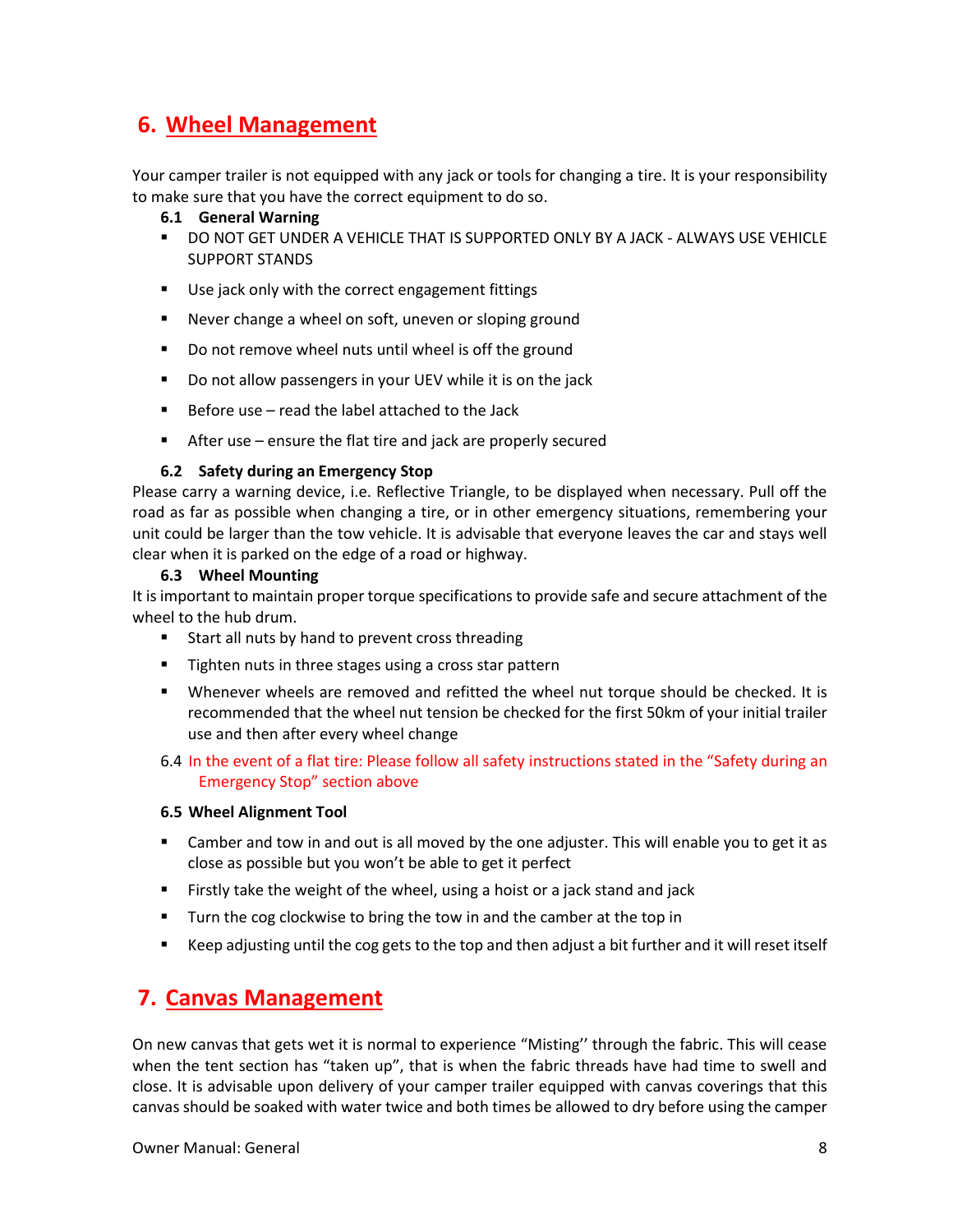trailer or annex before your first trip. This is called curing the canvas.

The reason for curing the canvas twice is to allow the stitching to expand into the holes caused by the needle stitching of the canvas, and it will therefore tend to make your annex or canvas cover of your camper trailer more waterproof.

The stitching itself may allow water to seep through – this is normal and not a warranty defect. Should weeping continue to occur through the seams, a spray with water repellent proofing should rectify the problem. The spray should only be applied when completely dry, it will not work if the tent is wet. To get the best results, apply the spray to both sides of the seams.

Canvas should always be stored away in a perfectly dry condition. If this is not possible it is advised that as soon as able the canvas should be dried out and then packed away. Be careful where you store your canvases as they can upset the towing of your UEV due to the additional load being placed in the incorrect position.

Your Conqueror Australia rip stop canvas has been specially treated to repel water, resist mildew and minimize shrinkage. To clean, use warm water and a sponge to remove dirt and grime. Do not use cleaners with a bleach or chlorine ingredient as they will strip the finish and colour from the tent. In most cases just warm water will be sufficient. A soft cloth needs to be used for cleaning the clear vinyl windows to prevent scratching.

**WARNING:** The use of INSECT SPRAY or HAIR SPRAY around the canvas may impair the water repellent properties of the fabric.

# **8. Cooking**

# **8.1 Dometic Stove**

Stoves should be operated in accordance with the stove manufacturer's printed instructions as supplied.

# **8.2 Microwaves**

If your UEV is fitted with a microwave, ensure you remove the cooking plate from the microwave oven before you start travelling. Before you operate your microwave please carefully read the owner's manual and fill out the guarantee and maintenance card as supplied with your microwave oven. Because of the large draw on the batteries by the microwave you may find that use of the microwave will temporarily cut power to the fridge and lights. Power will go back to these outlets when the microwave has stopped cycling.

# **9. Fire Safety**

When operating your UEV's Dometic Stove ensure that no flammable items are within close proximity of the open flame. If awning walls (if equipped) are attached ensure that the window above the stove is open to allow the heat to dissipate away from the stove and to prevent damage to the awning. If operating the UEV around an open source of ignition or fire pit, ensure that the prevailing wind conditions are away from the UEV to prevent embers from landing on the trailer.

If fire does occur immediately evacuate all persons from the trailer and use the available fire extinguisher to extinguish the fire. If necessary contact relevant authorities and then once the situation is resolved contact Conqueror Australia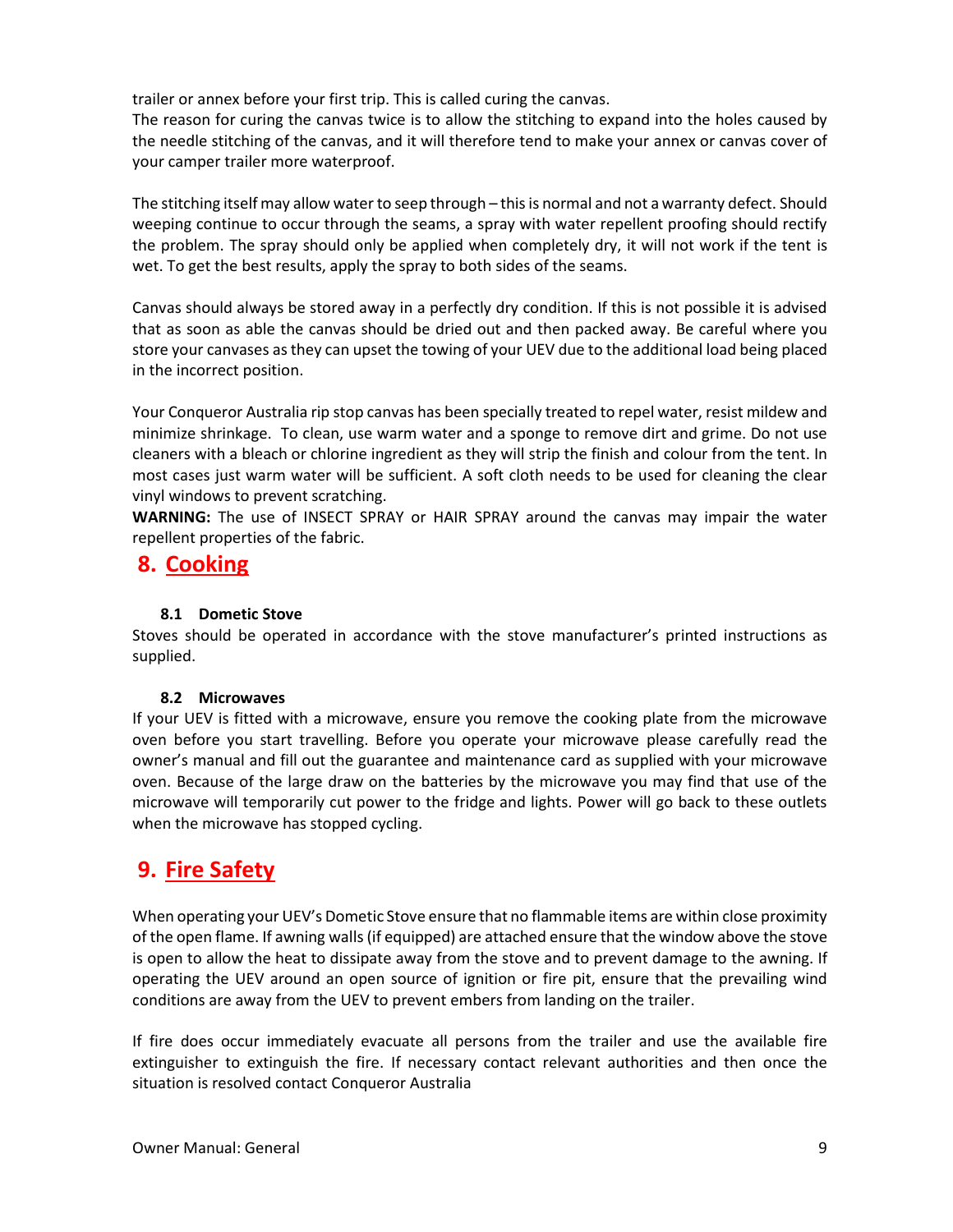All models are equipped with Fire Extinguishers. These should always be full and at the correct pressure. Annual checking by your local fire brigade is recommended.

# **10. Vehicle Maintenance**

# **10.1 Maintenance Tips**

Please take the time to read through the follow tips on how to care for you and your camper trailer. We want your vehicle to be in the best shape it can be in so that you can enjoy the experience of getting out and exploring this great country of ours. It outlines some handy tips and procedures you should follow to get the most out of your investment and keep you safe at the same time.

# **10.2 Cleaning Tips**

The aluminum sheeting on the outside of your camper should only be cleaned with warm soapy water. Never use abrasive materials or cutting compounds as this could seriously deteriorate the baked paint finish on the aluminum. Buildup of road tar or bird droppings can be removed with a diluted solution of mineral turpentine. This should be applied only to the surface that needs cleaning and it should be immediately rinsed off with warm soapy water.

# **10.3 Exterior care**

The exterior of your UEV should be regularly cleaned with soapy water and a brush or broom. Extra care should be taken, when cleaning windows, that a harsh brush is not used on these surfaces as the acrylic in the windows may permanently scratch. In the case of rollout awnings, these should also be occasionally washed with warm soapy water and rinsed clean. External sealants must be checked annually, and repaired as they degrade over time.

# **10.4 Fabric & Mattress Care**

- Vacuum regularly using a low suction with appropriate attachment
- Always test cleaning on non-exposed surface
- Avoid excessive rubbing and abrasion. Remove loose items and trims before cleaning
- Do not wash in domestic washing machines
- Hand wash in cool to warm water. Mild detergents such as wool mixes are recommended
- Do not bleach, soak, rub or wring. Drip dry in shade away from direct heat. Do not tumble dry. Do not use pegs. Do not fold curtains over clothes lines. Do not iron/press on coated side
- Possible shrinkage 3% allow to dry thoroughly before re-use
- Mattresses should only be cleaned with warm soapy water to remove any stains and in the case of foam mattresses, a considerable amount of time needs to be allowed for the drying of the foam in the sun prior to storing away in the caravan if they have been wet or after cleaning. The foam inside the mattress can deteriorate if it is stored away wet and it can also cause a damp smell to continually come from the mattress.

# **10.5 Spot cleaning**

Treat spills and stains as soon as possible. Gently scrape any soil or mop any liquid from the surface of the fabric. Do not scrub with a stiff brush, apply proprietary cleaning agents strictly according to instructions. Test on non-conspicuous area before use. Do not saturate the fabric or filling with water or other cleaning fluids. May be spot cleaned with dry cleaning solvent. Dry away from direct heat. Allow to dry thoroughly before re-use. Persistent stains my require treatment by a professional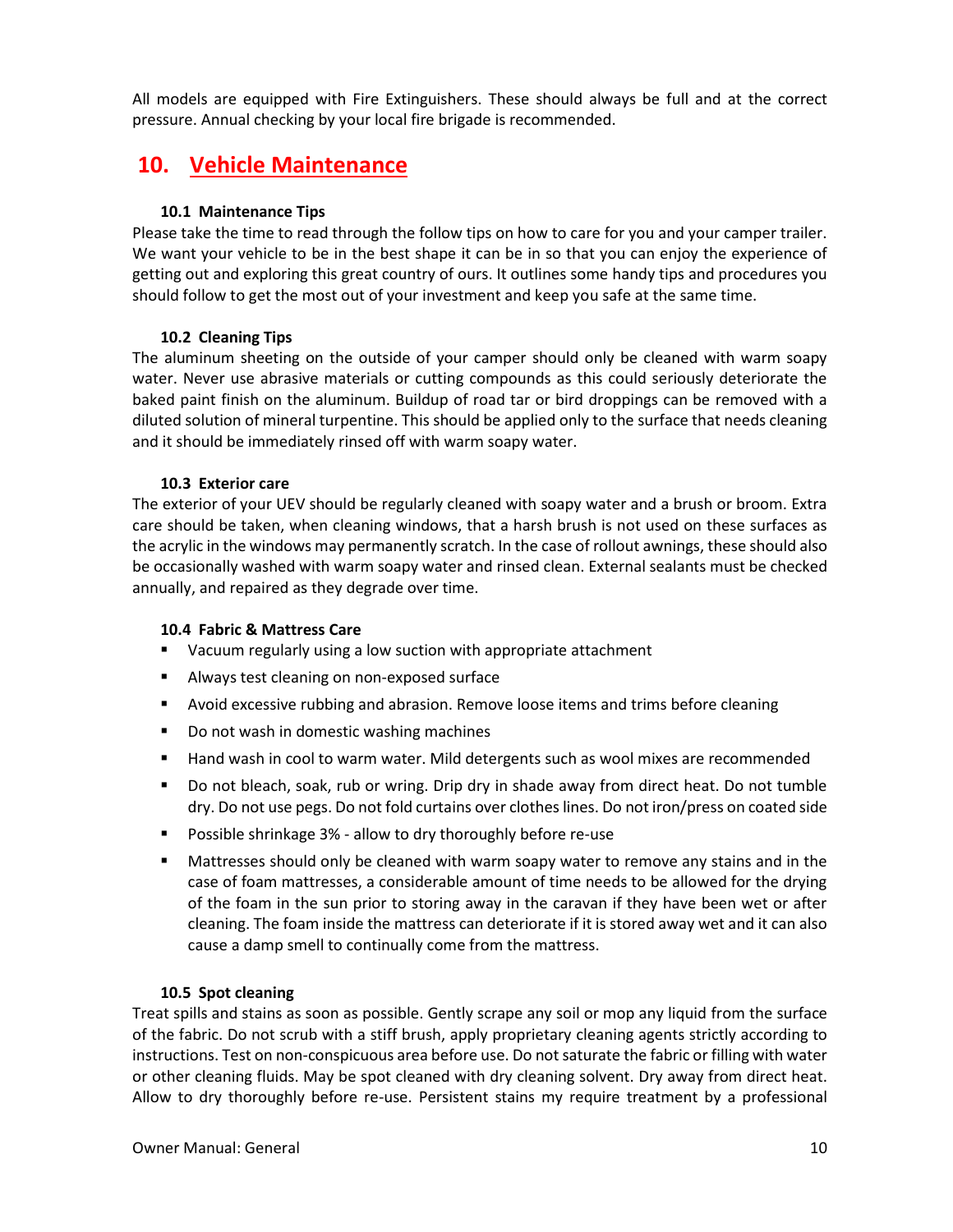cleaner.

# **10.6 Storage Tips**

Be sure the canvas is dry before storage. Do not have the UEV closed for more than 24 hours with damp canvas. If the canvas was damp when you closed it, open it up at the first opportunity and let it dry. Dry the canvas with all the bed bows and braces in place, and have all zipper's closed and cords fastened. The most common cause of damaged canvas is mildew, which is the result of storing your camper for any period of time with a damp or wet canvas, (Such damage is not covered under warranty). This is even more important in coastal areas which have high humidity. Do not store your UEV with window panels unzipped, as this can distort the normal shrinkage process of the canvas. To keep your UEV electrical system in top condition it is best to run it through a cycle every month. To do this use your appliances until the batteries get down to 11.5V and then put the UEV on charge for a 24 hour period. There is a small amount of draw on the batteries that is continuous so it does require you to charge the batteries periodically.

Before storing it is recommended that you give your UEV a thorough wash and clean. We suggest that you then use some sort of water dispersant and protector over the underside of your UEV. For the exterior of you camper we recommend a silicone spray paying particular attention to the hinges of doors etc.

damage whether static or in transit. This warranty also does not apply to any Conqueror Australia product used for commercial purposes, rent or for hire or subject to misuse, neglect or accident. Conqueror Australia vehicles have been designed for recreational use and not for permanent residential purposes. When used for permanent living possible premature wear and tear is not covered under the limited warranty. Damages or failures resulting from the following are also not covered by Conqueror Australia's warranty:

- Exceeding maximum ATM Weight (REF V.I.N. Plate Section)
- Alterations, repairs and additions not authorised by Conqueror Australia
- Accident, theft or fire
- Stone strike, hail, windstorm, lightning, external fire or unusual environmental conditions
- Shock failure due to misuse resulting in limiting strap rupture
- Electrical shocks
- Modifications that are not performed by Conqueror Australia void will Void any warranty claims.

Conqueror Australia warranty expressly excludes any liability for consequential loss such as (including but not limited to) the use of your UEV, loss of time, inconvenience, expense for petrol), telephone, travel, lodging, loss or damage to personal property, lost revenues, salaries or commissions resulting from down time and these items are not covered by this warranty and Conqueror Australia hereby disclaims any responsibility or liability for such.

Conqueror's UEV range of products have been designed and constructed to give added strength and ground clearance for unsealed road usage. Electrical and gas venting regulations and other construction restraints limit the effectiveness of these products against dust and water penetration should these products be exposed to water crossings at, or above, body floor level. It is strongly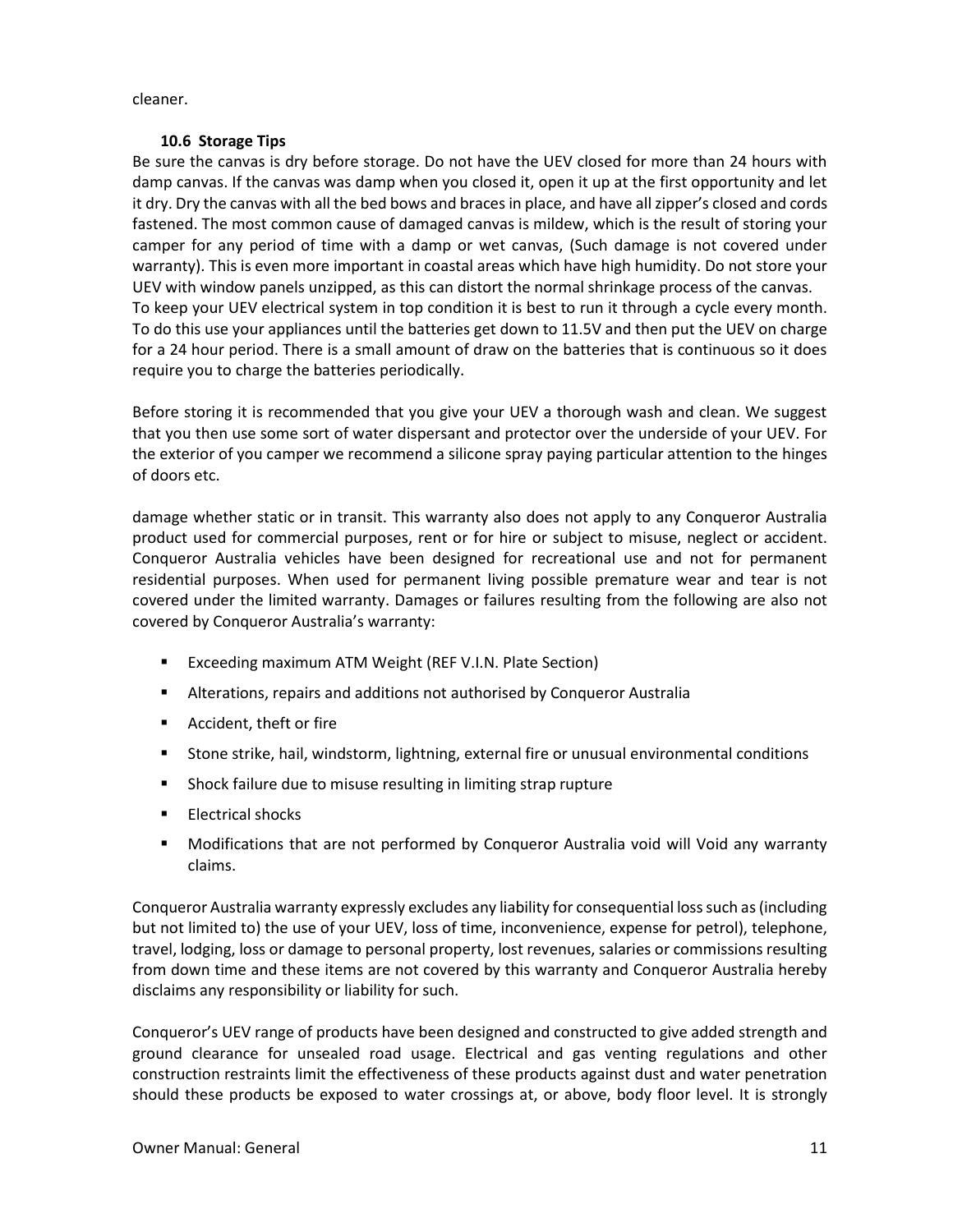recommend to tow at a safe speed according to travel conditions with extra care and attention required on uneven surfaces. Our UEV range is designed to follow your vehicle wherever you can safely go and are designed for touring conditions. The following items are not covered under Conqueror Australia's warranty:

- Impact or stone damage to body, chassis and running gear
- Soiling of fabrics and internal fitments from dust or other air-born substances
- Water damage due to creek crossings
- Water damage due to canvas being caught in seals
- Movement or damage caused by dislodgment of appliances and fittings resulting from use on corrugated or uneven surfaces
- Use on roads or tracks that could be described as unsafe
- Completely draining your batteries of charge may void the battery warranty
- General damage arising from misuse is not covered by warranty
- Commercial use or rental of this vehicle voids this warranty

# **10.7 Owner's Responsibility**

As a new owner of a UEV, you are responsible for regular and proper maintenance as discussed under vehicle maintenance section in this manual. You are also responsible for following procedures in your manual and using your UEV correctly. This will help prevent conditions arising from neglect that are not covered by your Conqueror Australia Warranty. If a problem arises, contact Conqueror Australia to make an appointment.

If you are in an area not covered by an authorised centre, work can only be carried out in an unauthorised workshop after prior written approval from Conqueror Australia. Payment to the repairer could be required from the customer. If so, you should claim reimbursement from Conqueror Australia by forwarding the repairer's invoice and receipt for payment (copy thereof) together with proof of approval by Conqueror Australia. Prompt reporting of problems is essential. Please do not delay. Conqueror Australia will not accept any damage arising from not having faults attended to in a timely manner.

Please ensure you contact your insurer and verify your insurance covers your vehicle for off-road travelling if you will be doing so.

# **10.8 Self-Maintenance Schedule**

- Check all bolts and nuts
- Check all dust seals
- Check gas lines
- Check water hose fittings
- Check wheel bearings before every trip (distance and conditions dependent)
- Check brake adjustment settings